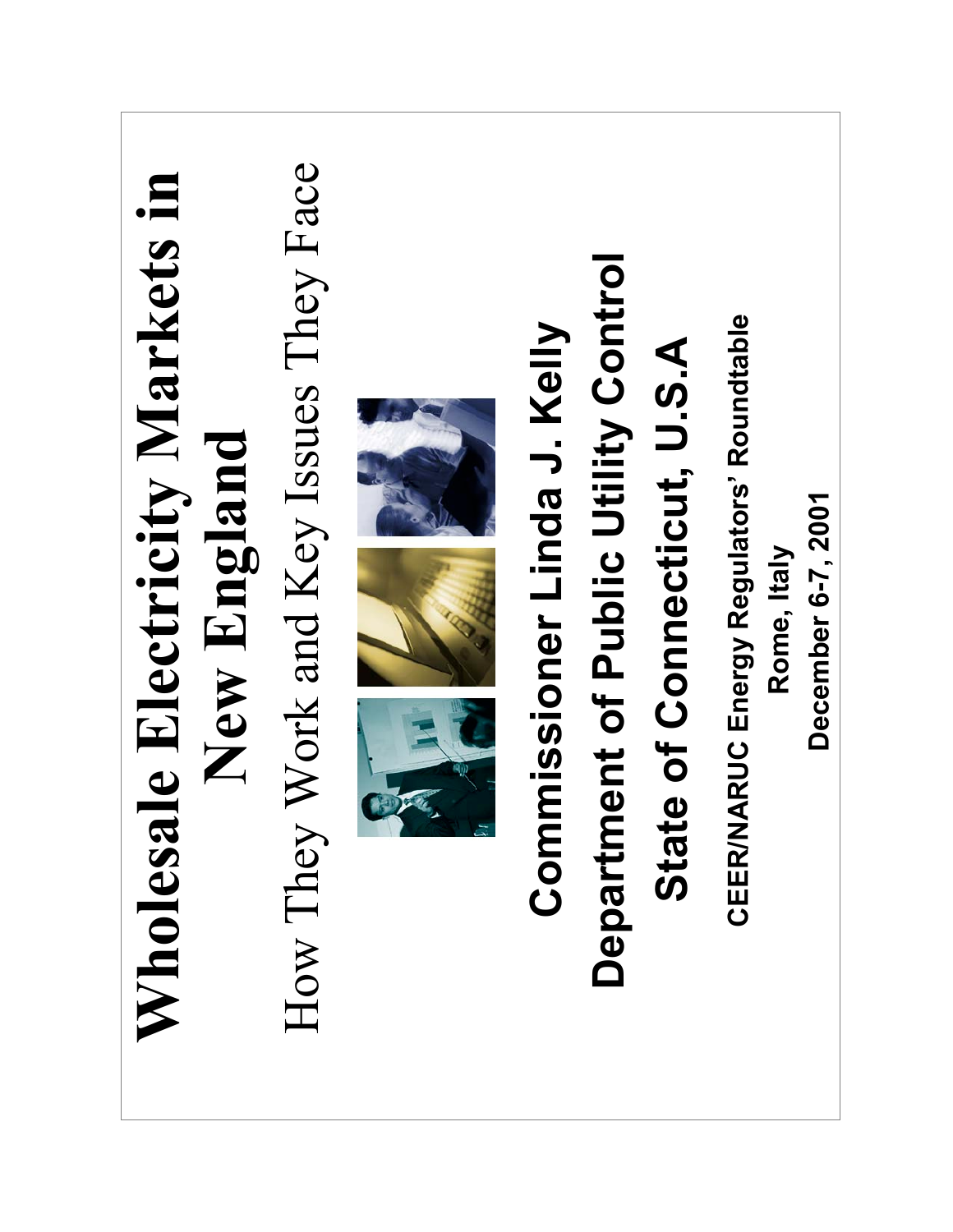## New England's Electric Power Grid **New Englandís Electric Power Grid**

- **6.5 million customer**  6.5 million customer **meters** ï
- 340+ generators **340+ generators** ï
- transmission lines **transmission lines** 8,000+ miles of **8,000+ miles of** ï
	- · 4 satellite control **4 satellite control centers**
- **11 interconnections to**  11 interconnections to neighboring systems **neighboring systems** ï
- **26,239 MW of installed**  26,239 MW of installed generating capacity **generating capacity** ï
	- Peak load: 24,967 MW **Peak load: 24,967 MW** ï



The Connecticut Department of Public Utility Control The Connecticut Department of Public Utility Control **DPUC**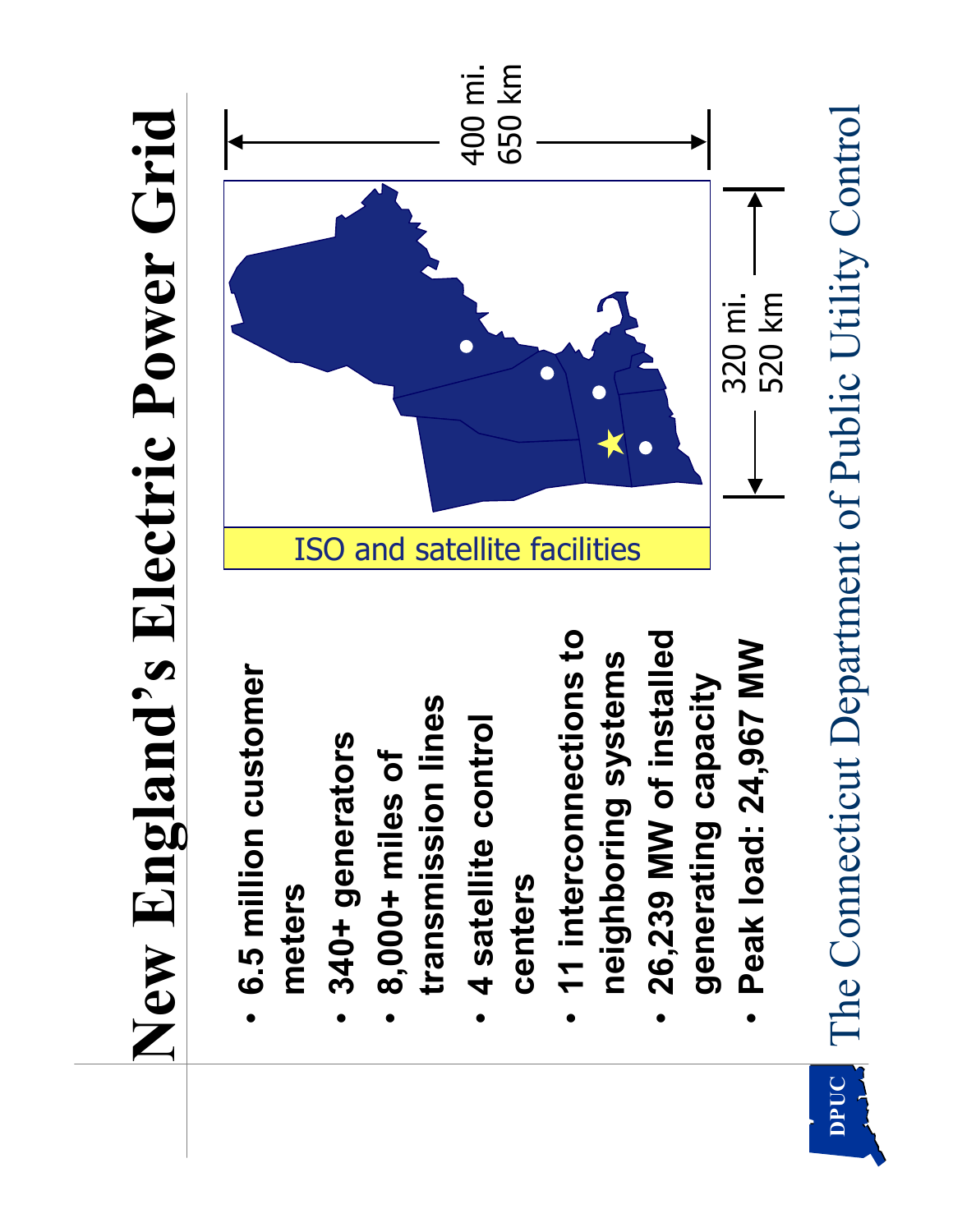|      | ISO-NE                                                                                                                              |
|------|-------------------------------------------------------------------------------------------------------------------------------------|
|      | <b>England Power Pool - NEPOOL</b><br>New                                                                                           |
|      | Single network for bulk power system<br>Voluntary Association<br>Formed in 1971                                                     |
|      | Electric companies in 6 New England States<br>ISO-NE formed in 1997                                                                 |
|      | Not-for-profit corporation<br>Approved by FERC                                                                                      |
|      | Manages New England regions electric bulk<br>power generation and transmission systems<br>1999 began administering the restructured |
| DPUC | The Connecticut Department of Public Utility Control<br>wholesale electricity marketplace                                           |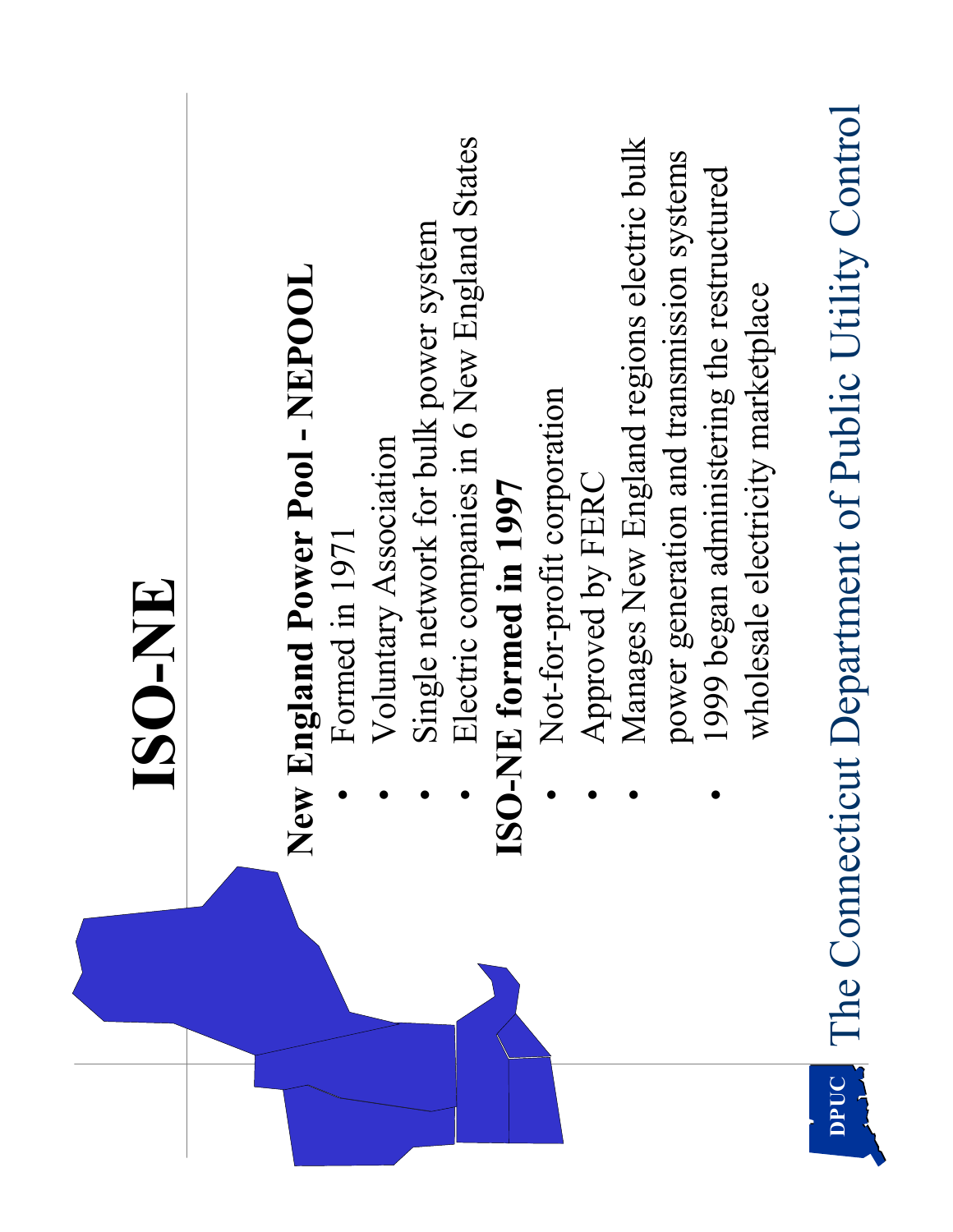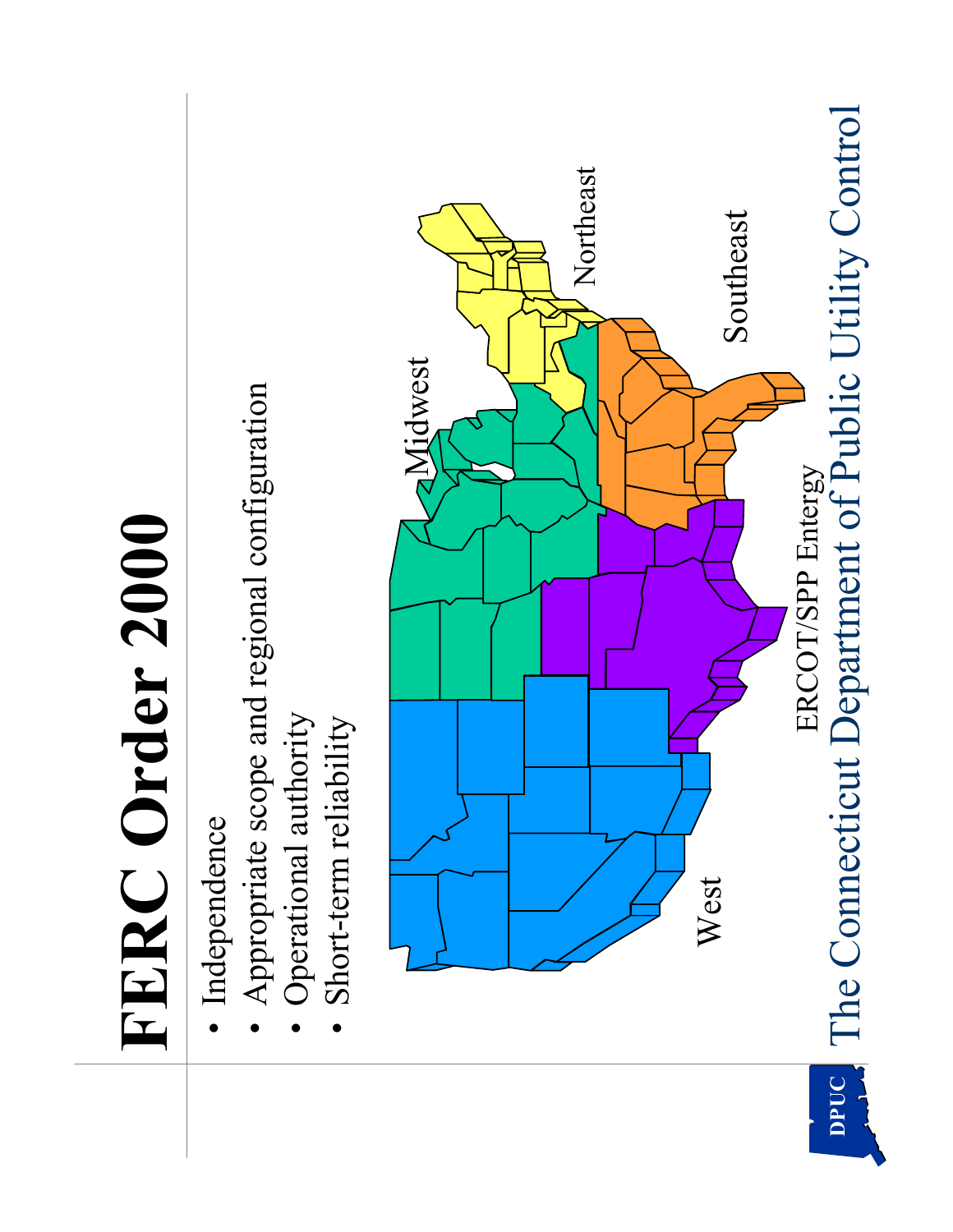|      | <b>FERC Northeast RTO Order</b>                                                                                           |
|------|---------------------------------------------------------------------------------------------------------------------------|
|      | <b>July 200</b>                                                                                                           |
|      | s into one Northeast RTO<br>Merge three ISO<br>$\bullet$                                                                  |
|      | Use PJM's Standard Market Design as "platform", improve with<br>"best practices" from the 3 control areas                 |
|      | ndent of any market participant<br>Must be indeper<br>$\bullet$                                                           |
|      | Must serve an appropriate region                                                                                          |
|      | Operational authority for all transmission facilities under its<br><b>CONtrol</b>                                         |
|      | rity for maintaining short term reliability of the<br>Exclusive autho<br>grid                                             |
|      | Administer transmission tariff employing pricing systems that<br>promotes efficient use and expansion of transmission and |
|      | generation facilities                                                                                                     |
|      | isms to manage transmission congestion (1 year)<br>Market mechani<br>$\bullet$                                            |
|      | resort<br>Provider of last                                                                                                |
|      | Planning and expansion                                                                                                    |
| DPUC | The Connecticut Department of Public Utility Control                                                                      |

 $\begin{array}{c} \hline \end{array}$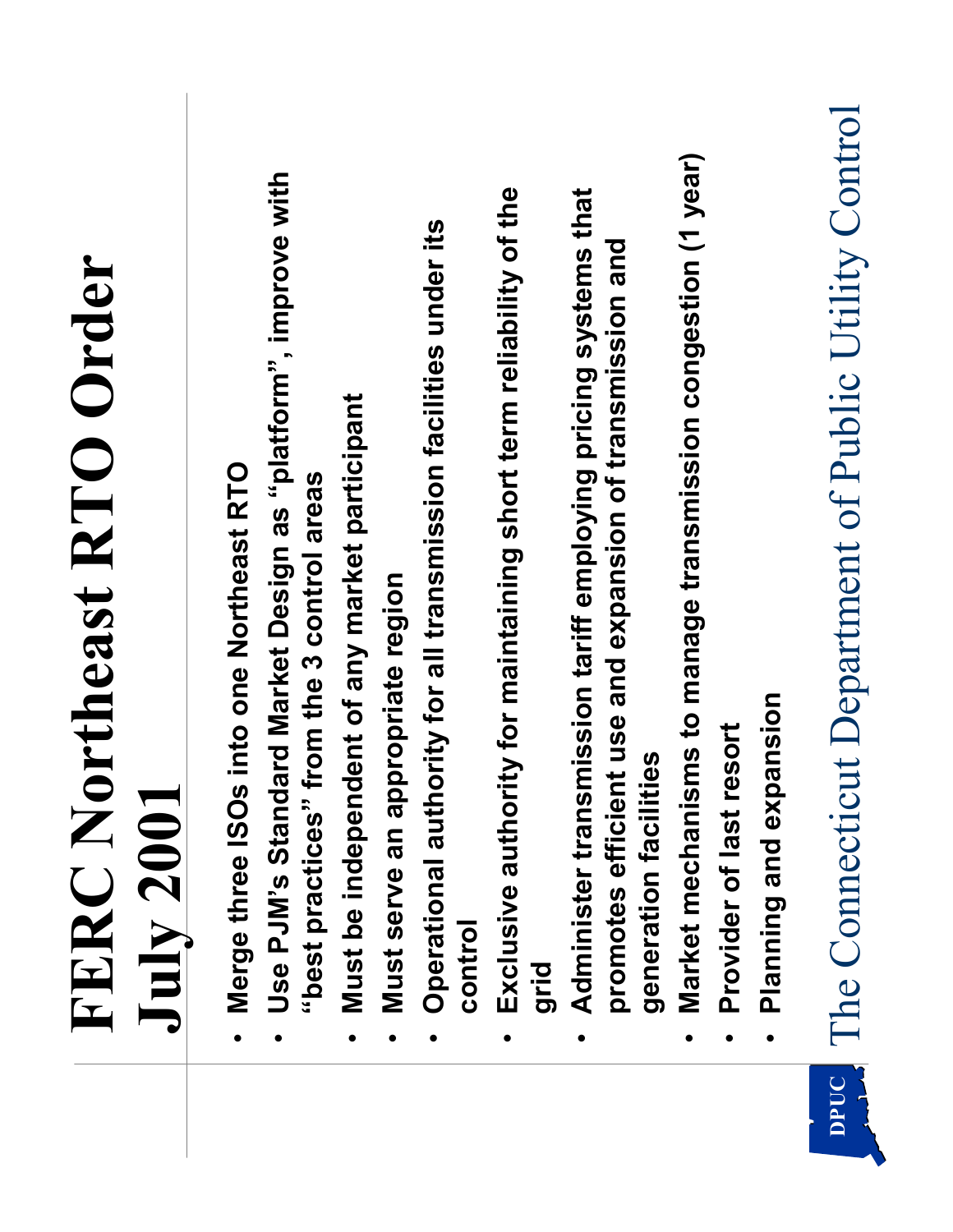## **What an RTO would mean for**  What an RTO would mean for the Northeast **the Northeast**

- **electric power market for the**  electric power market for the **A multi-regional wholesale A** multi-regional wholesale Northeastern U.S. **Northeastern U.S.**
- **Combine existing markets in**  • Combine existing markets in England: 14 states and D.C. **England: 14 states and D.C. PJM, New York and New**  PJM, New York and New
- with 20%+ of U.S. population **with 20%+ of U.S. population Produce the worldís largest**  Produce the world's largest **wholesale power market,**  wholesale power market, ï
- **\$20 billion+ market with 140**  • \$20 billion+ market with 140 **gigawatts of installed**  gigawatts of installed generating capacity **generating capacity**



The Connecticut Department of Public Utility Control The Connecticut Department of Public Utility Control **DPUC**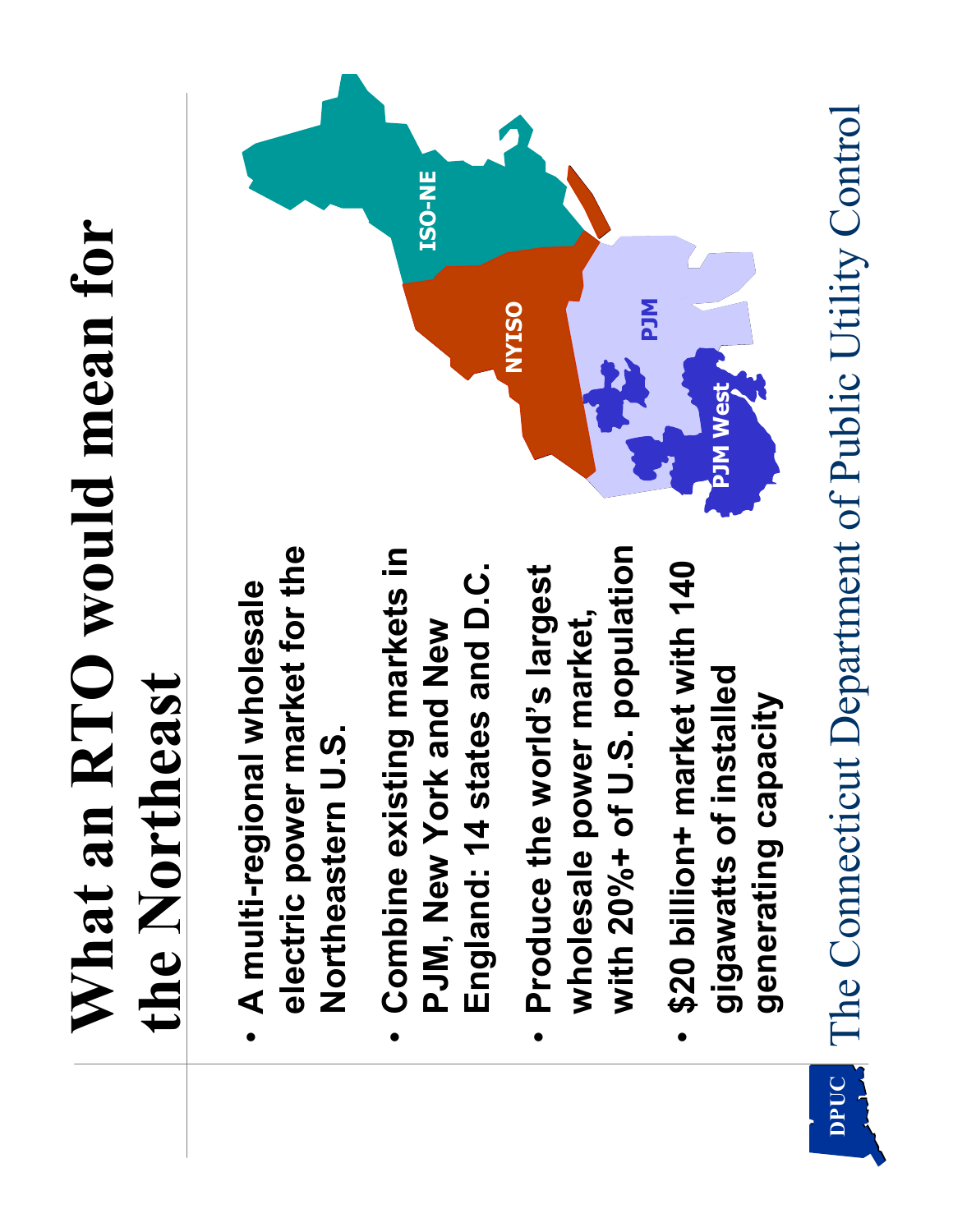|      | <b>Considerations in Creating an RTO</b>                                                               |
|------|--------------------------------------------------------------------------------------------------------|
|      | Provide time for meaningful stakeholder input to<br>· The process for creating an RTO should:          |
|      | the plan                                                                                               |
|      | Uses best practices to ensure success                                                                  |
|      | Ensure that a realistic scope, schedule and cost<br>are determined up front                            |
|      | Ensure maximum possible risk mitigation                                                                |
|      | Provide a way to manage potential conflicts -                                                          |
|      | esource allocation between existing<br>new RTO<br>such as r<br><b>ISOs and</b>                         |
|      | Provide controls, checkpoints and a structured,<br>d transition that safeguards reliability<br>measure |
| DPUC | The Connecticut Department of Public Utility Control                                                   |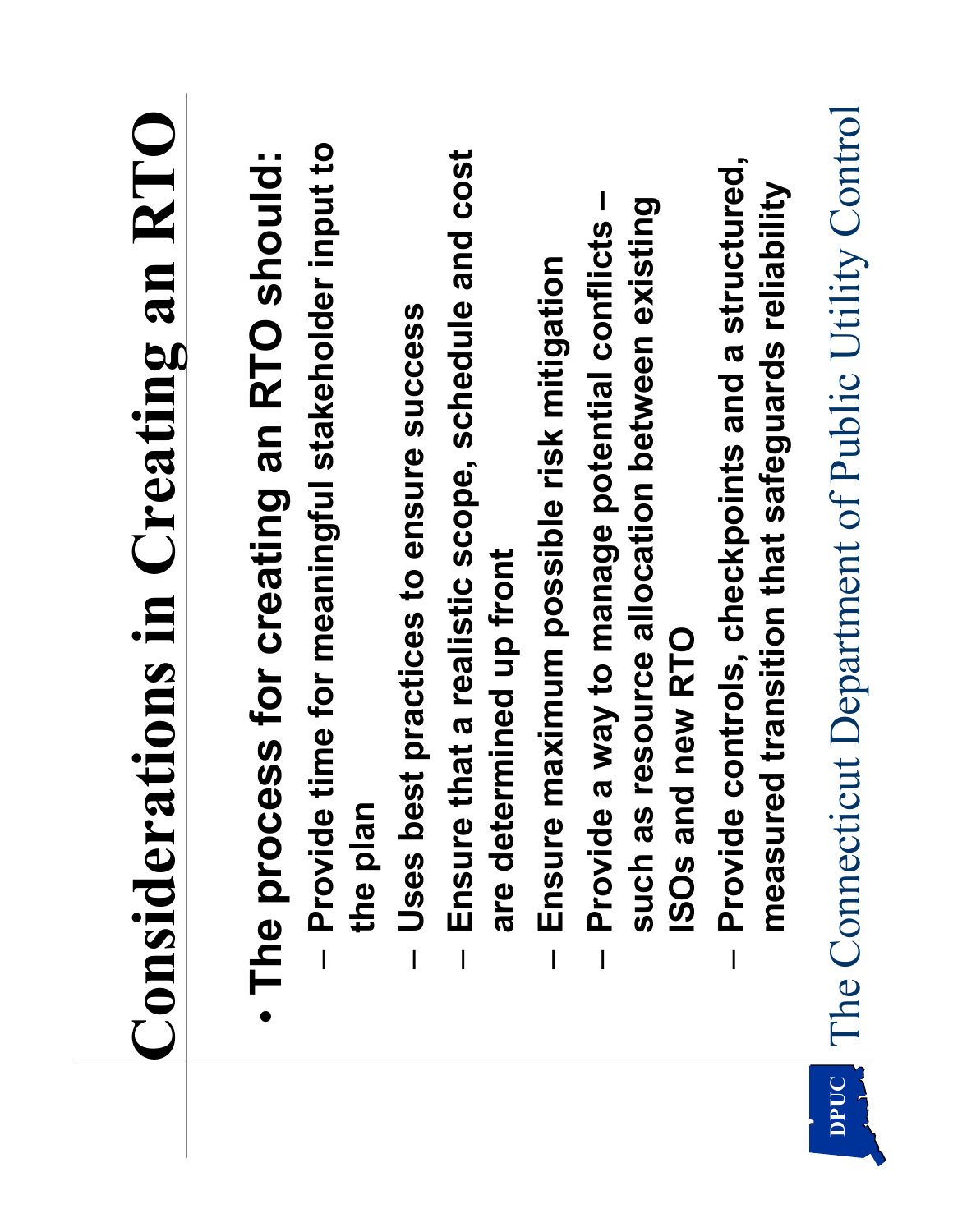

- · Independence of the new organization **Independence of the new organization**
- Governance of the new organization **Governance of the new organization** ï
- **largest electricity market - how should it be**  largest electricity market - how should it be **• Planning and implementing the world's** · Planning and implementing the world's approached? **approached?**

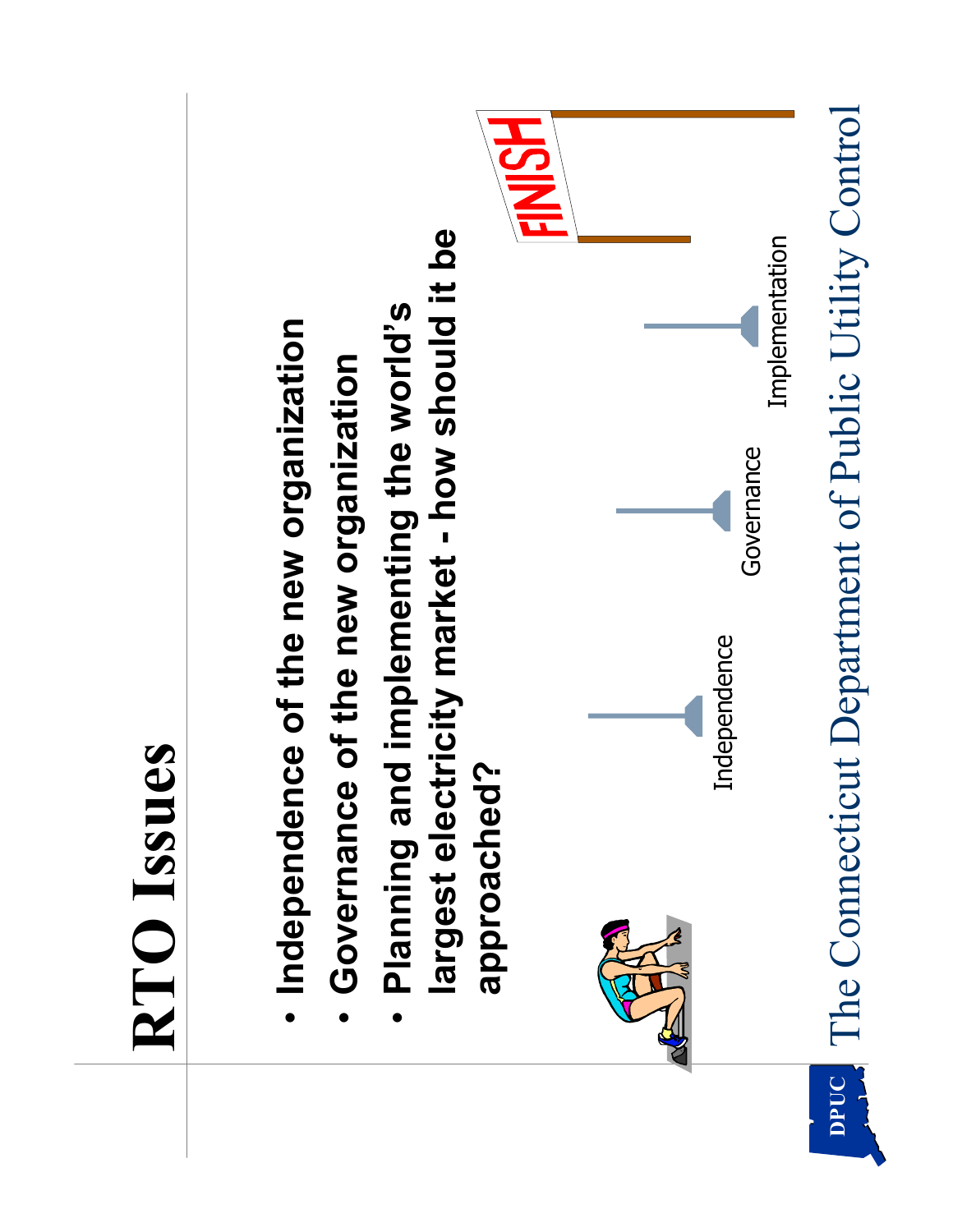|      | <b>Top Issues Facing New England's</b>                                                                               |
|------|----------------------------------------------------------------------------------------------------------------------|
|      | <b>Wholesale Electricity Marketplace</b>                                                                             |
|      | Regional Transmission Organizations (RTO)                                                                            |
|      | electricity marketplaces in the U.S. based upon a<br>tiative to promote large, "natural"<br>- FERC init              |
|      | consistent market platform                                                                                           |
|      | <b>Standard Market Design (SMD)</b>                                                                                  |
|      | land in order to promote consistency<br>ments to wholesale market design in<br>New Engi<br>Enhance<br>$\overline{1}$ |
|      | and standardization of wholesale markets                                                                             |
|      | Regional Transmission Expansion Plan (RTEP)<br>$\bullet$                                                             |
|      | Assessment of the interstate highway system for                                                                      |
|      | electricity in order to identify bottlenecks and                                                                     |
|      | market-based response to alleviating<br>attract a<br>them                                                            |
| DPUC | The Connecticut Department of Public Utility Control                                                                 |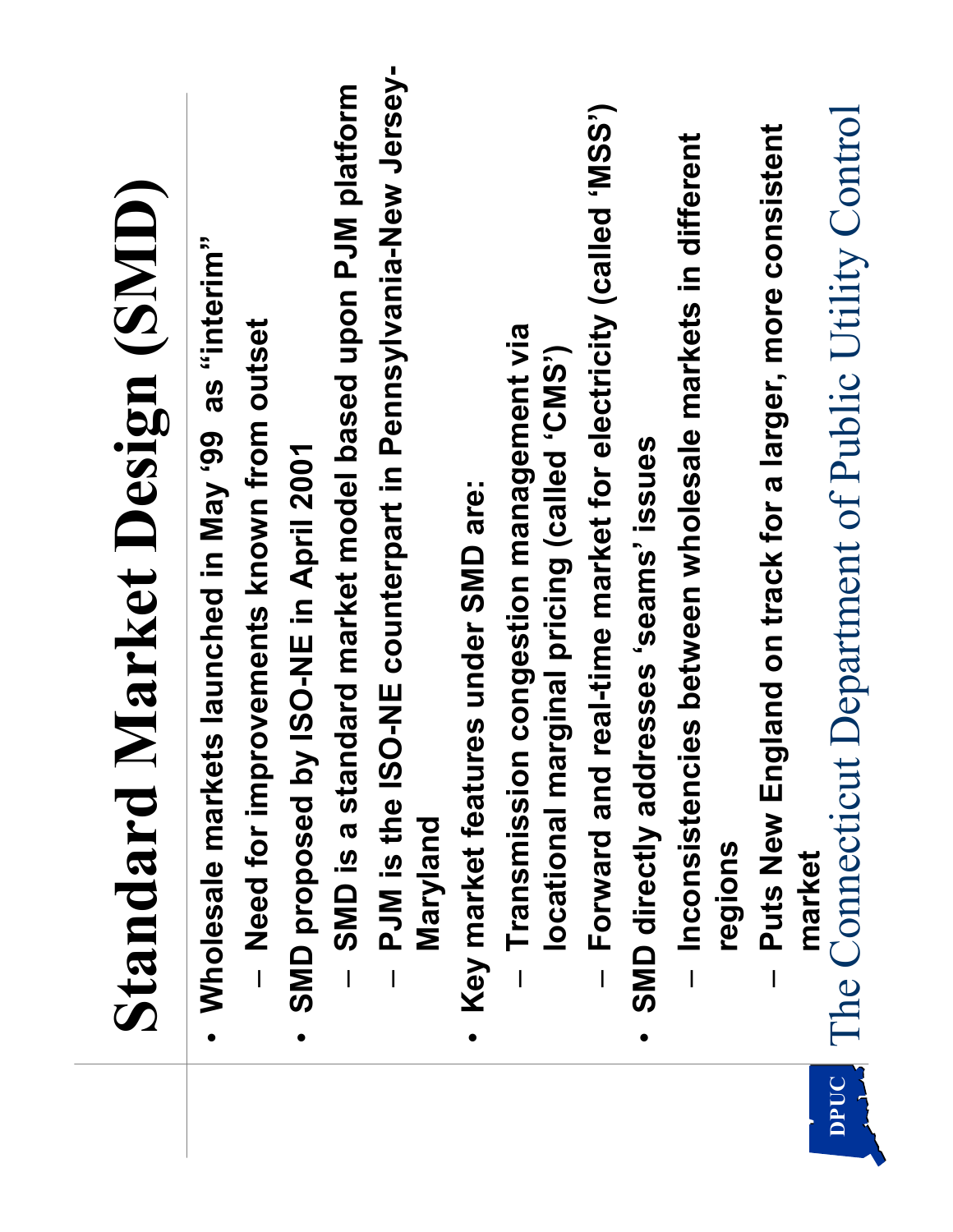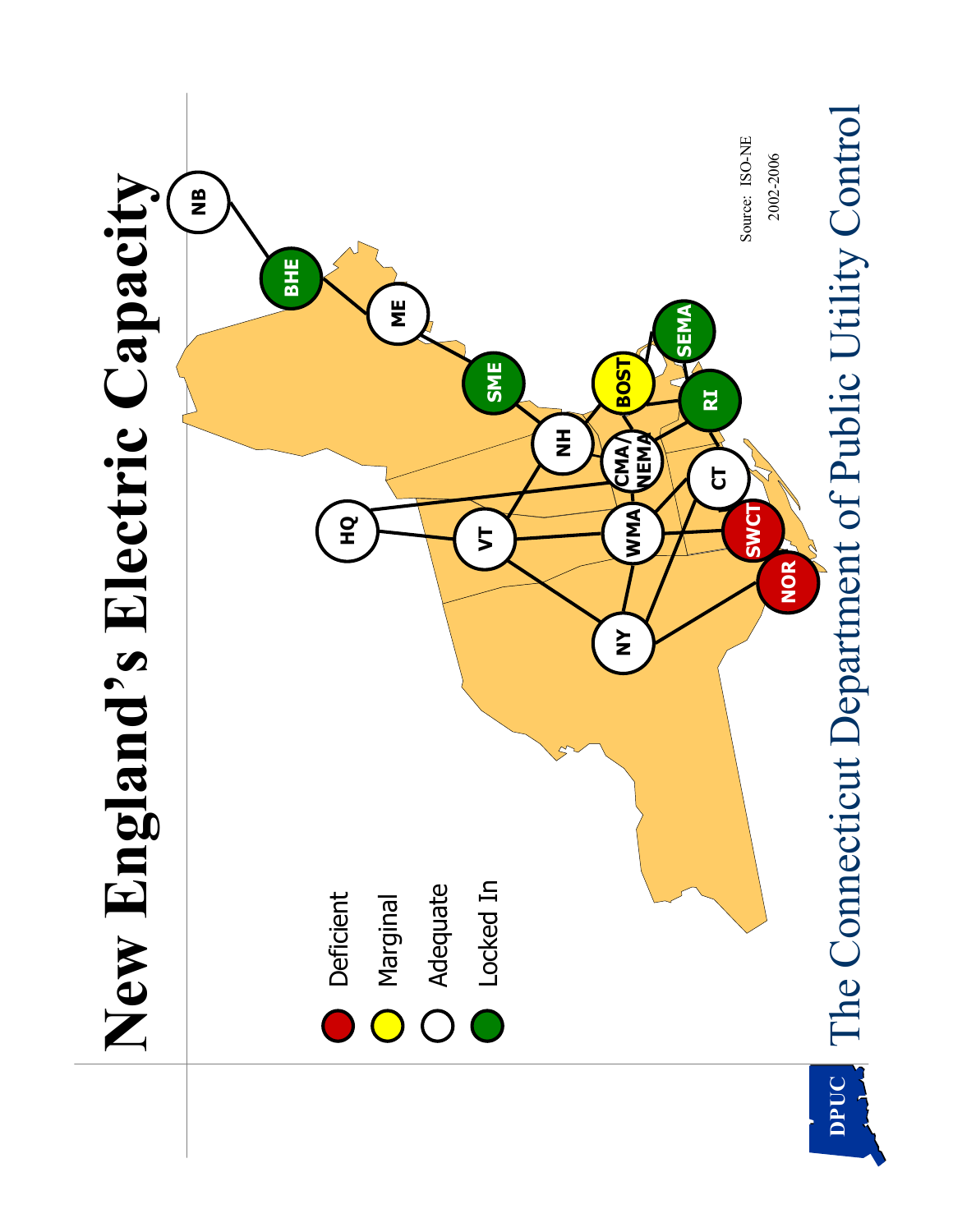|      | <b>Benefits of CMS/MSS Under SMD</b>                                                                                                       |
|------|--------------------------------------------------------------------------------------------------------------------------------------------|
|      | als that accurately reflect<br>ion congestion<br>Price sign<br>transmiss                                                                   |
|      | Locational prices (rather than as a region-wide<br>socialized charge) will provide an efficient,<br>market-based response                  |
|      | for increased generator availability<br>a financially binding, day-ahead<br>Incentives<br>created by<br>market<br>$\bullet$                |
|      | market efficiency, a more balanced<br>marketplace, and vastly improved ability of<br>participants to manage risks<br>Improved<br>$\bullet$ |
| DPUC | The Connecticut Department of Public Utility Control                                                                                       |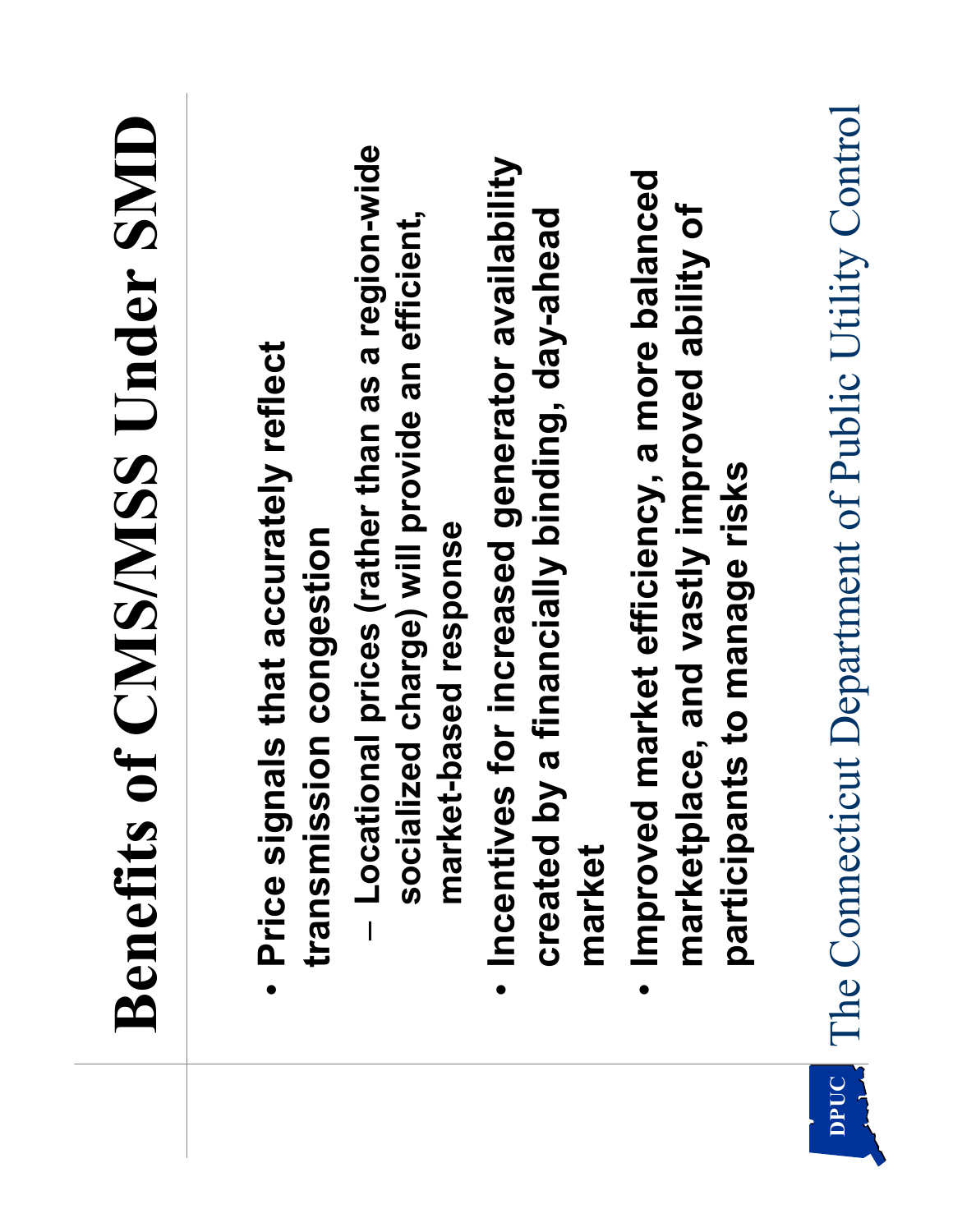| e Markets Convergence<br>Wholesal                                                                            |
|--------------------------------------------------------------------------------------------------------------|
| nder SMD is suitable for broader<br>CMS/MSS u<br>$\bullet$                                                   |
| $\overline{\sigma}$<br>and will utilize the latest releases<br>ftware<br>required so<br>application          |
| system components to be relocated and re-used<br>Modular architecture of SMD allows computer<br>$\bullet$    |
| if necessary                                                                                                 |
| New England implementation will familiarize ISO-<br>NE and New England market participants with<br>$\bullet$ |
| the PJM platform - the recommended standard<br>for the anticipated larger marketplace (RTO)                  |
|                                                                                                              |
| The Connecticut Department of Public Utility Control                                                         |

 $\overline{\mathbf{D}}$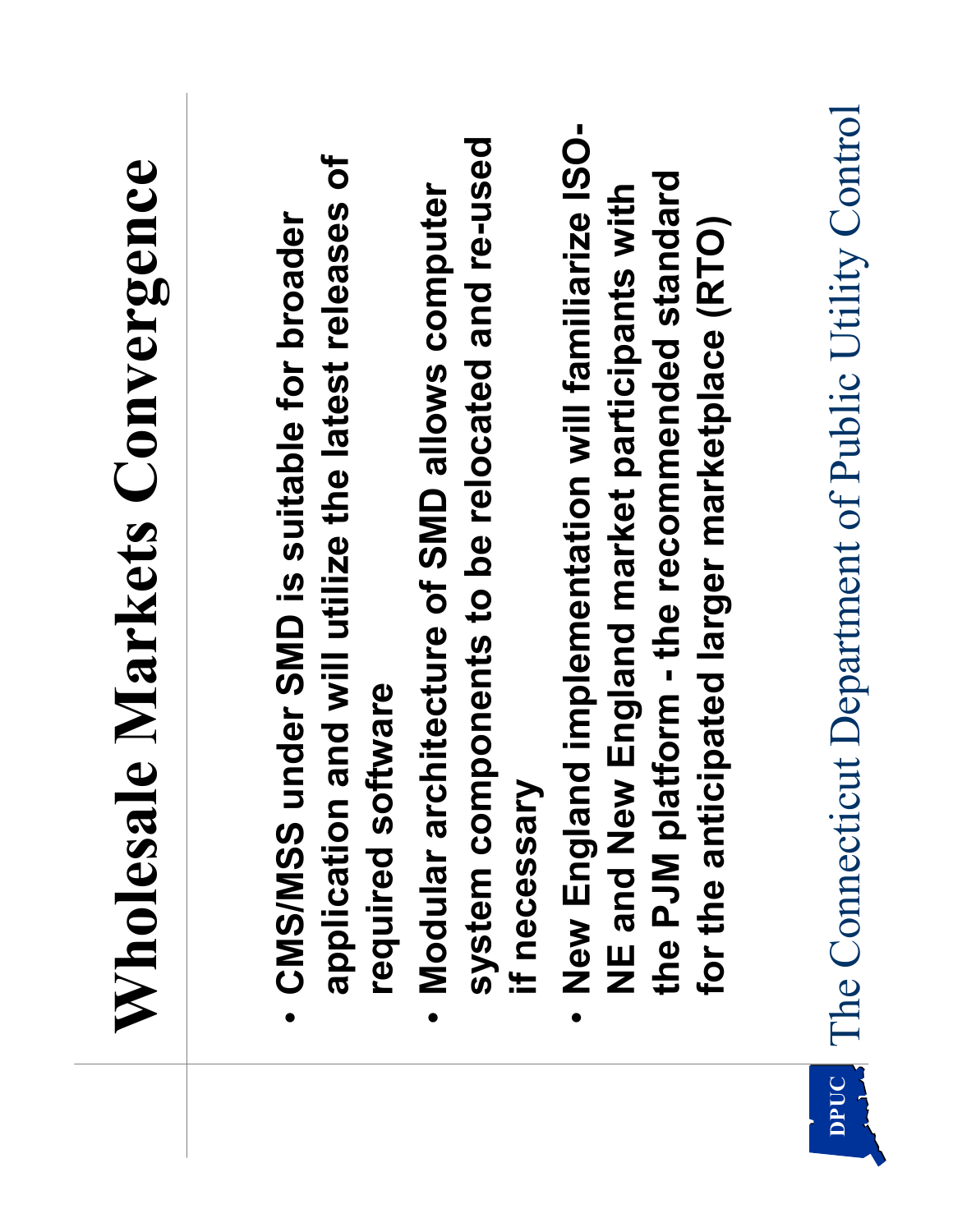|      | Regional Transmission Expansion<br>$\hat{\mathbf{a}}$<br>Plan (RTE)                                                                             |
|------|-------------------------------------------------------------------------------------------------------------------------------------------------|
|      | - ISO-NE led effort with input from stakeholders and<br>transmission owners                                                                     |
|      | Assess reliability and economics of the New England<br>system<br>$\bullet$                                                                      |
|      | the wholesale markets: added costs, decreased reliability,<br>Transmission constraints are impacting the efficiency of<br>increased uncertainty |
|      | Transmission congestion solutions are needed<br>Transmission additions<br>$\bullet$                                                             |
|      | Generation additions<br>$\overline{1}$                                                                                                          |
|      | Demand-side responses                                                                                                                           |
|      | Strong transmission infrastructure provides backbone for<br>increased efficiency and competition<br>$\bullet$                                   |
| DPUC | The Connecticut Department of Public Utility Control                                                                                            |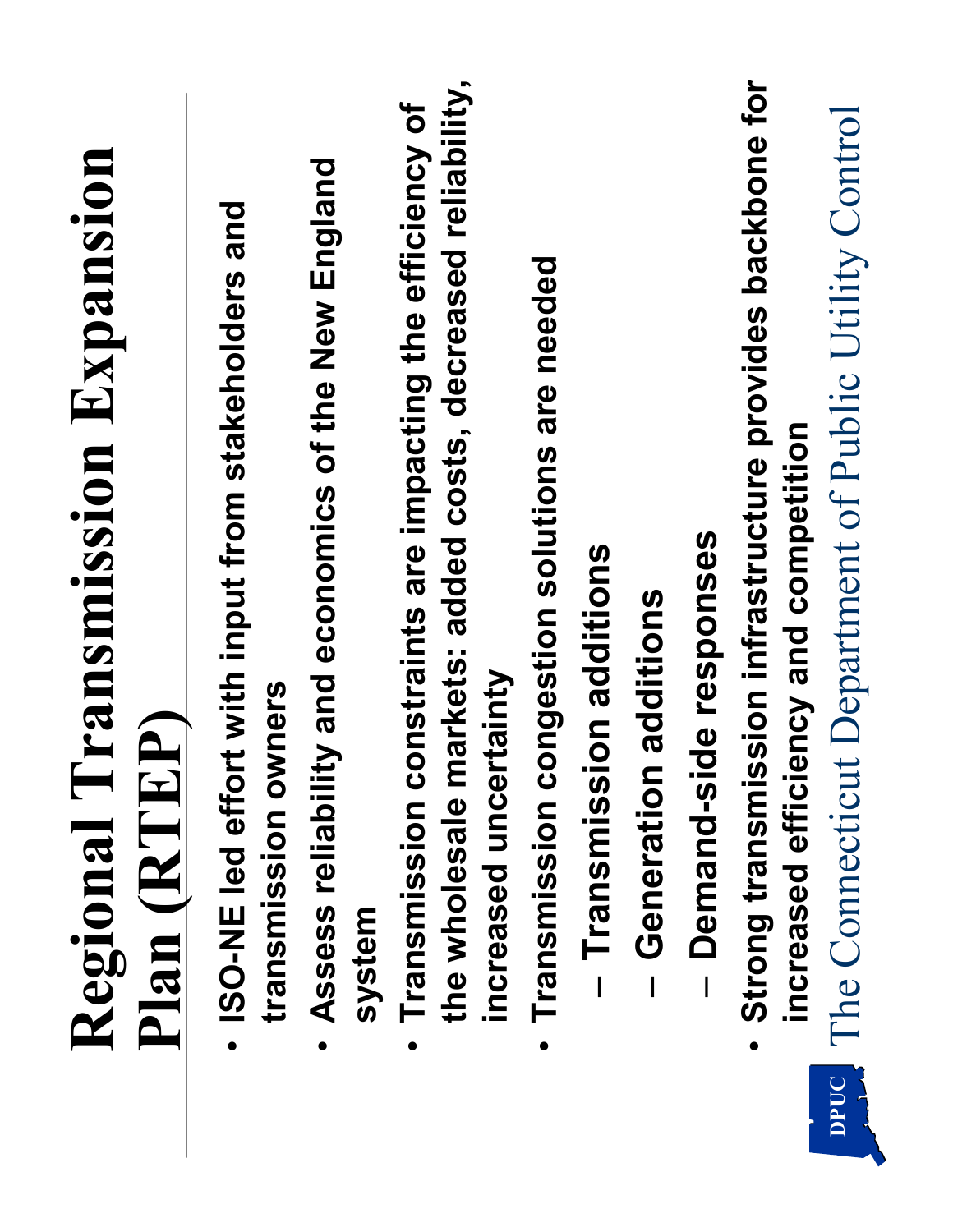|      | FERC November 2001 Order                                   |
|------|------------------------------------------------------------|
|      | <b>RN01-12-000</b>                                         |
|      | · Resolve geographic scope and governance<br><b>ISSUES</b> |
|      | Transmission tariff and market design<br>rulemaking        |
|      | Immediate steps to move process along<br>$\bullet$         |
|      | Better state/federal dialogue<br>RTO functions fulfilled   |
|      | cost/benefit studies<br>Further<br>$\overline{\mathbf{I}}$ |
|      | Standardization areas                                      |
|      | e for RTO implementation<br>Time lin                       |
|      | Create & institute state-federal RTO panels                |
| DPUC | The Connecticut Department of Public Utility Control       |